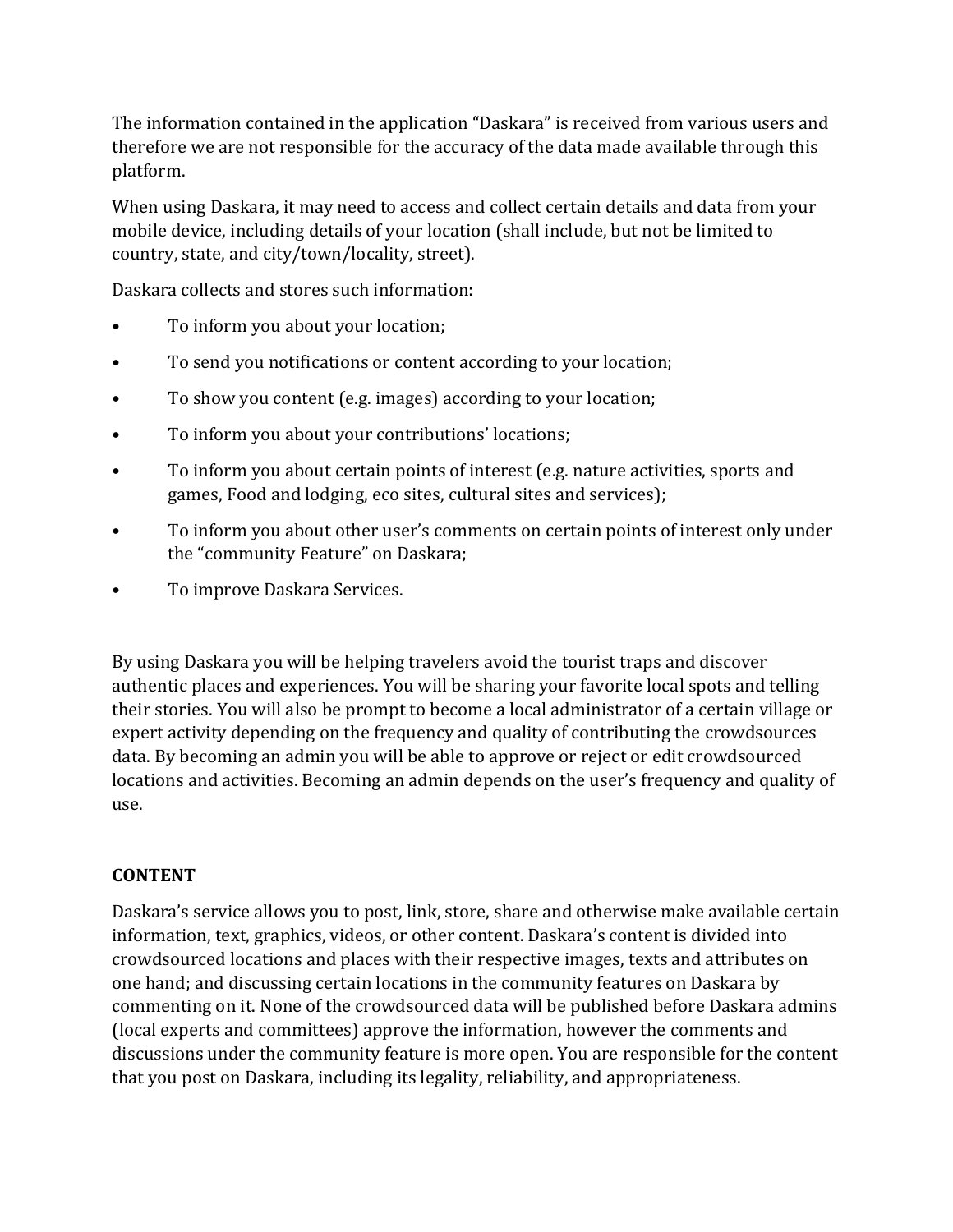By posting content on Daskara you grant us free of charge the right and license to use, modify, publish, reproduce, and distribute such content on and through the service. You agree that this license includes the right for us to make your content available to other users of the application and website, who may also use your content subject to these Terms; and to allow for your submitted content to be edited by our admins.

You represent and warrant that:

The content is yours (you own it)

The posting of your content on or through Daskara does not violate the privacy rights, publicity rights, copyrights, contract rights or any other rights and intellectual property of any person.

We also rely on the information about our POIs that is crowdsources and used as supplied by them to use on our website including all words, content and imagery supplied by business owners, users, contributors and admins we feature on our site. We're not able to assume responsibility for this information and we have to disclaim all liability in respect of such information. Please check the information fully with the provider or with us to validate it before making any decision to access any of the sites. Note that any prices shown on our site are for guidance only and prices quoted by the provider are relevant at the time of his addition or update.

## **LINKS TO OTHER WEB SITES**

Our Service may comprise links to third-party web sites or services that are not owned or controlled by Daskara. Daskara has no control over, and accepts no responsibility for, the content, privacy policies, or practices of any third party web sites or services. You further admit and agree that Daskara shall not be responsible or liable, directly or indirectly, for any damage or loss caused or assumed to be caused by or in connection with use of or reliance on any such content, goods or services available on or through any such web sites or services. It is best to read the terms and conditions and privacy policies of any thirdparty web sites or services that you visit.

## **MONITORING**

Daskara has the right, but not the obligation, to monitor content made available on or through the Platform, to determine compliance with these Terms and Conditions and any other operating rules established. Users shall remain exclusively responsible for their content/information/ images etc... You acknowledge and agree that Daskara has no liability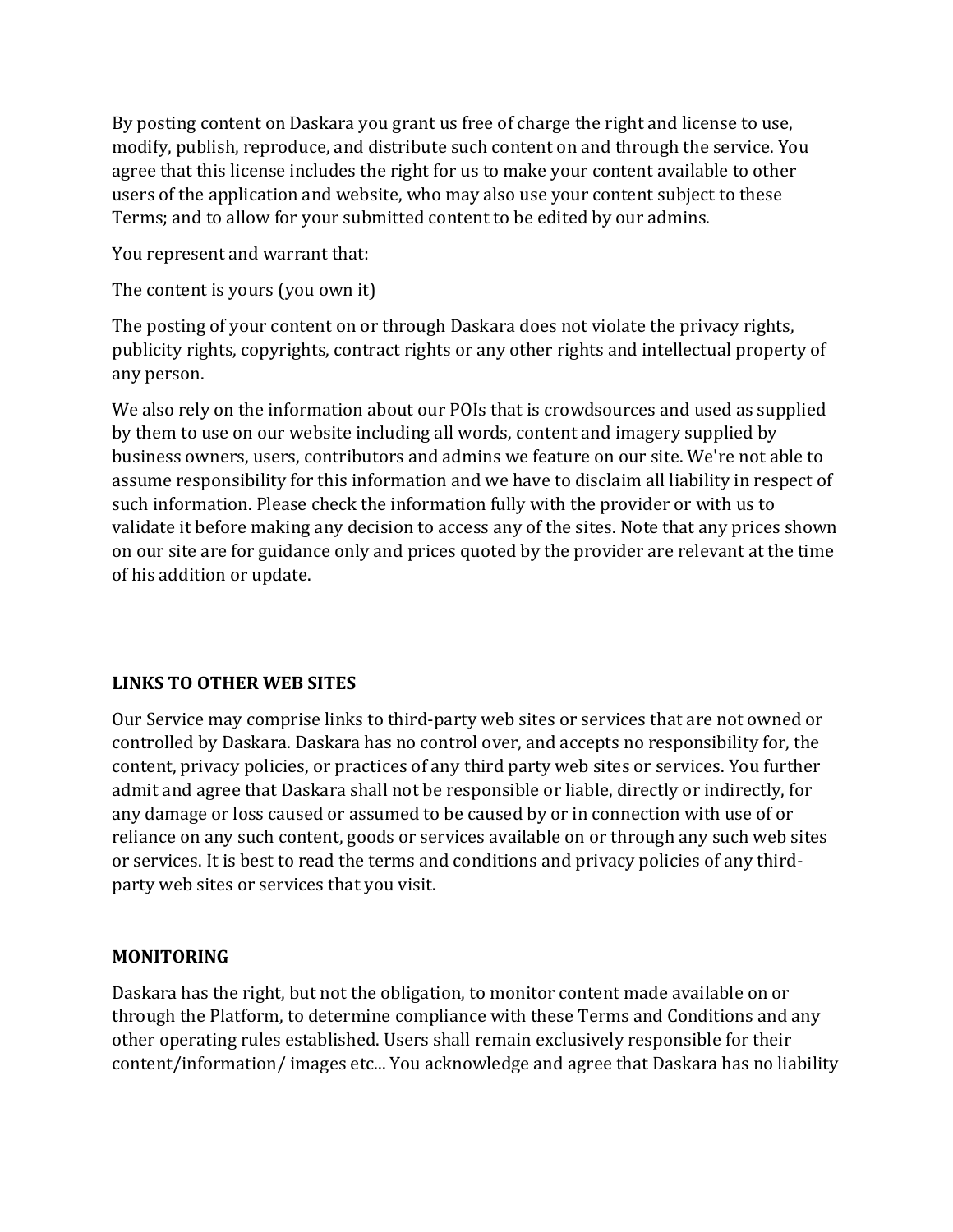for any action or inaction with respect to any conduct within the Daskara Platform features and services.

# **LIMITATION OF LIABILITY AND EXCLUSION OF WARRANTIES**

In no event shall Daskara, nor its team members, directors, employees, partners, agents, suppliers, or affiliates, be responsible for any indirect, incidental, special, consequential or severe damages, including without limitation, profits, data, use, goodwill, or other intangible losses, resulting from (1) your access to or use of or inability to access or use the location, activity or service; (2) any conduct or content of any third party on Daskara; (3) any content obtained from Daskara; and (4) unauthorized access, use or alteration of your transmissions or content, whether based on warranty, or contract. We hereby disclaim and refute all other warranties, including without limitation, implied warranties or conditions of merchantability, fitness for a particular purpose, or non-infringement of intellectual property or other violation of rights. Further, we do not warrant or make any representations concerning the accuracy, likely results, or reliability of the use of the materials on Daskara or otherwise relating to such materials or on any sites linked to this site.

In no event will Daskara team be liable for any direct, indirect, special or other consequential damages for any use of this web site, or any other hyperlinked web site, including, without limitation, any lost profits, business interruption, loss of programs or other data or otherwise, even if we are expressly advised of the possibility of such damages.

Information on this web site is provided "as-is" without warranty of any kind, either express or implied, including, but not limited to, the implied warranties of merchantability, fitness for a particular purpose, or non-infringement.

## **DISCLAIMER INFORMATION**

Information on this web site www.daskaraapp.com may contain inaccuracies or typographical errors. Information may be changed or updated without notice. This web site does not constitute an offer or contract.

Daskara makes no representations whatsoever about personal web pages and/or other web sites which you may access through this one. Any link or reference to another page does not mean that Daskara endorses or accepts any responsibility for the content, use, or products and services made available through such web site.